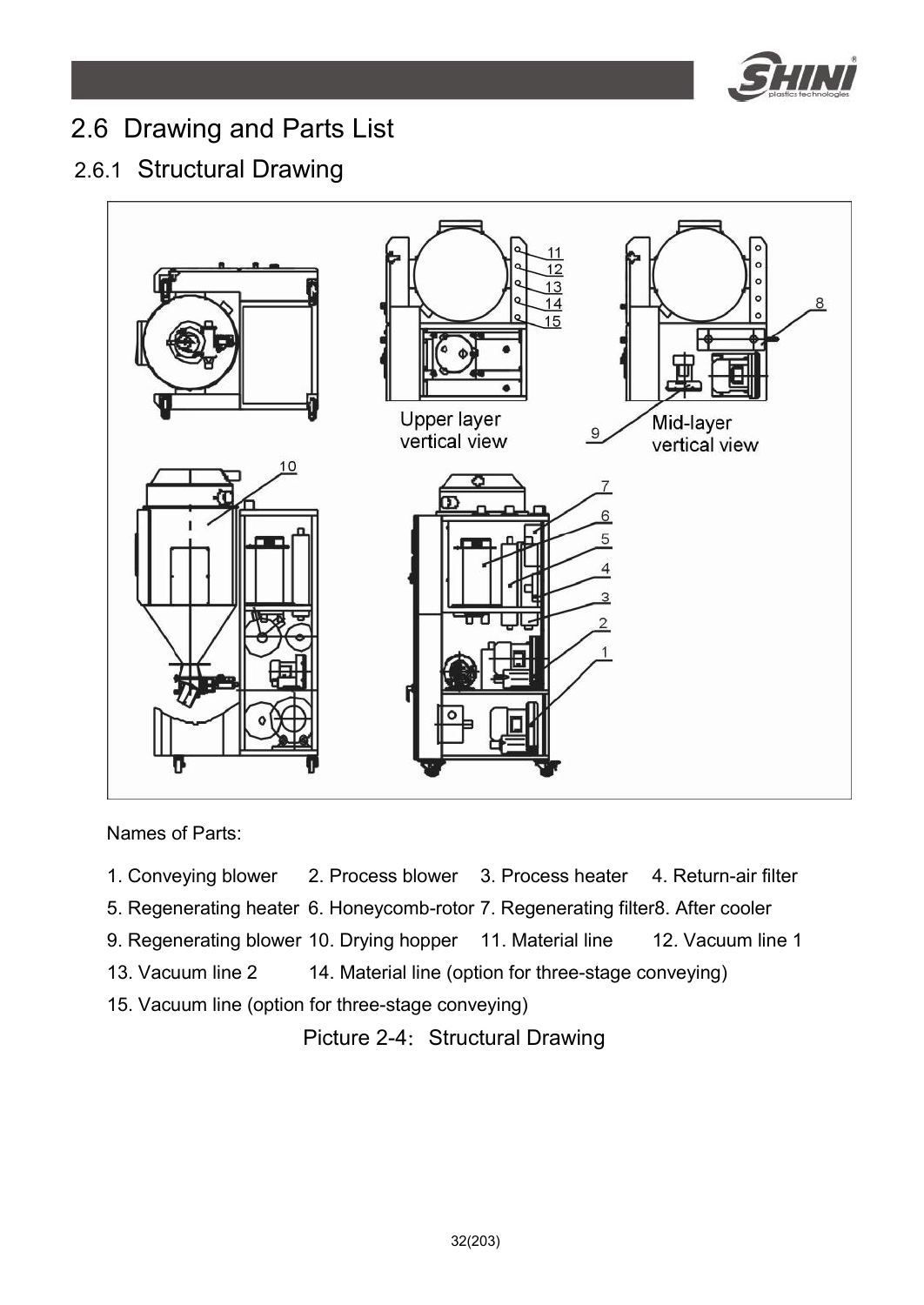

## 2.6.2 Assembly Drawing (Fully-integral design)



Remarks: Please refer to material list 2.7.3 for specific explanation of the Arabic numbers in parts drawing.

Picture 2-5: Assembly Drawing (Fully-integral design)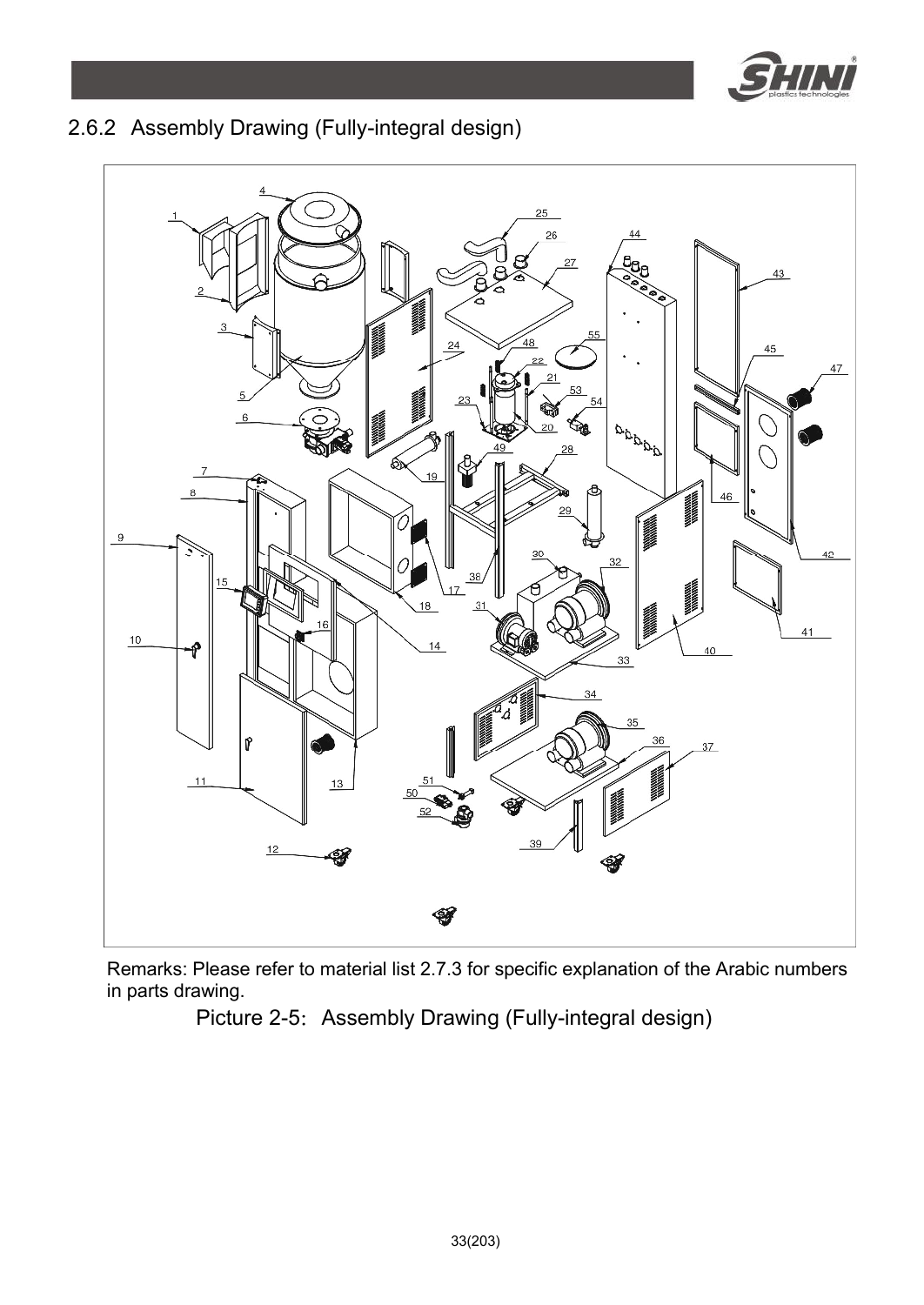

## 2.6.3 Parts List (Fully-integral design)

## Table 2-1: Parts List (Fully-integral design)(SCD-20U/30H~40U/50H)

| No.            | Description                   | Part No.      |                          |               |  |
|----------------|-------------------------------|---------------|--------------------------|---------------|--|
|                |                               | 20U/30H       | 40U/30H                  | 40U/50H       |  |
| $\mathbf{1}$   | Sight-glass window            |               |                          |               |  |
| $\overline{2}$ | Sight-glass window retainer   |               |                          |               |  |
| 3              | Hopper fixing plate           |               | $\overline{\phantom{a}}$ |               |  |
| 4              | Hopper top cover              |               | $\overline{\phantom{0}}$ |               |  |
| 5              | Insulated hopper              |               | $\overline{\phantom{a}}$ |               |  |
| 6              | Shut-off valve                | BY10203800050 | BY10203800050            | BY10203800050 |  |
| 7              | Locking pin assembly          |               |                          |               |  |
| 8              | Front door frame              |               |                          |               |  |
| 9              | Front door plate              |               |                          |               |  |
| 10             | Front door key                | YW00717100000 | YW00717100000            | YW00717100000 |  |
| 11             | Front door plate (left)       |               |                          |               |  |
| 12             | Castor                        | YW03000300200 | YW03000300200            | YW03000300200 |  |
|                |                               | YW03000300000 | YW03000300000            | YW03000300000 |  |
| 13             | Front plate (left)            |               |                          |               |  |
| 14             | Control box door              |               |                          |               |  |
| 15             | Touch screen                  | YE80350100000 | YE80350100000            | YE80350100000 |  |
| 16             | Main switch*                  | YE10200300000 | YE10200300000            | YE10200300000 |  |
| 17             | Exhaust fan**                 | YM60121200400 | YM60121200400            | YM60121200400 |  |
| 18             | Control box                   |               |                          |               |  |
| 19             | Process heater*               | BH70400300050 | BH70400300050            | BH70803900050 |  |
| 20             | Honeycomb                     | YW71152000100 | YW71152000100            | YW71182000100 |  |
| 21             | Double-head screw             | BH10533000010 | BH10533000010            | BH10533000010 |  |
| 22             | Honeycomb upper cover         | YA40003000100 | YA40003000100            | BA40508000130 |  |
| 23             | Honeycomb bottom cover        | YA40003000000 | YA40003000000            | BA40508000030 |  |
| 24             | Right side plate              |               |                          |               |  |
| 25             | Heat-resistant tube**         | YW72023600000 | YW72023600000            | YW72023600000 |  |
| 26             | Flange                        |               |                          |               |  |
| 27             | Top plate                     |               |                          |               |  |
| 28             | Honeycomb mounting<br>bracket |               |                          |               |  |
| 29             | Regen. heater*                | BH70300300050 | BH70300300050            | BH70500300050 |  |
| 30             | Cooler                        | BW88030500020 | BW88030500020            | BW88030500020 |  |
| 31             | Regen. blower*                | BM30012500050 | BM30012500050            | BM30012500050 |  |
| 32             | Process blower*               | BM30012500050 | BM30012500050            | BM30020500050 |  |
| 33             | Middle separating plate       | -             |                          |               |  |
| 34             | Inner side plate              |               |                          |               |  |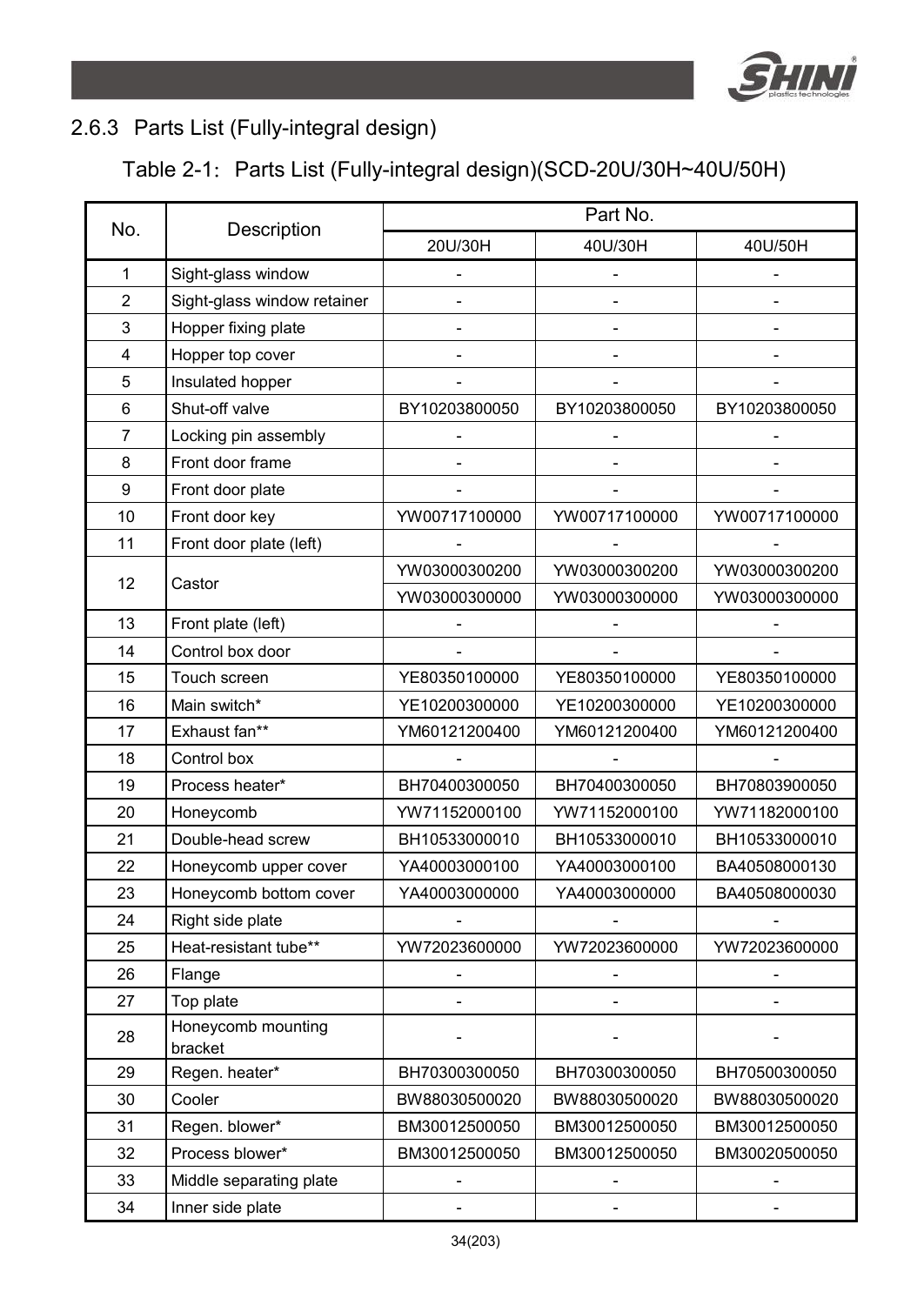

| No. | Description              | Part No.                     |                          |               |  |
|-----|--------------------------|------------------------------|--------------------------|---------------|--|
|     |                          | 20U/30H                      | 40U/30H                  | 40U/50H       |  |
| 35  | Conveying blower*        | BM30031000150                | BM30031000150            | BM30031000150 |  |
| 36  | Bottom plate             |                              |                          |               |  |
| 37  | Outer side plate         |                              |                          |               |  |
| 38  | Pole A                   |                              | $\overline{\phantom{a}}$ |               |  |
| 39  | Pole B                   | $\qquad \qquad \blacksquare$ |                          |               |  |
| 40  | Right side plate         |                              |                          |               |  |
| 41  | Rear plate at the bottom |                              |                          |               |  |
| 42  | Rear plate at the top    |                              |                          |               |  |
| 43  | Rear plate cover         | $\overline{\phantom{0}}$     | $\overline{\phantom{0}}$ |               |  |
| 44  | Rear plate               | $\qquad \qquad \blacksquare$ |                          |               |  |
| 45  | Rear plate bar           |                              |                          |               |  |
| 46  | Rear plate lower cover   |                              |                          |               |  |
| 47  | Filter **                | YR50128300000                | YR50128300000            | YR50128300000 |  |
| 48  | Spring                   | YW01201800000                | YE14152400000            | YE14152400000 |  |
| 49  | Gear motor               | YM50102600000                | YM50102600000            | YM50102600000 |  |
| 50  | Solenoid valve *         | YE32051800300                | YE32051800300            | YE32051800300 |  |
| 51  | Cylinder                 | YE31255000000                | YE31255000000            | YE31255000000 |  |
| 52  | Three-way valve          | BY20001500050                | BY20001500050            | BY20001500050 |  |
| 53  | Microswitch*             | YE14152400000                | YE14152400000            | YE14152400000 |  |
| 54  | Belt regulator           | BH10005000040                | BH10005000040            | BH10005000040 |  |
| 55  | Transmission belt **     | YR00202200000                | YR00202200000            | YR00202500000 |  |

\*\* means easy broken part. and spare backup is suggested.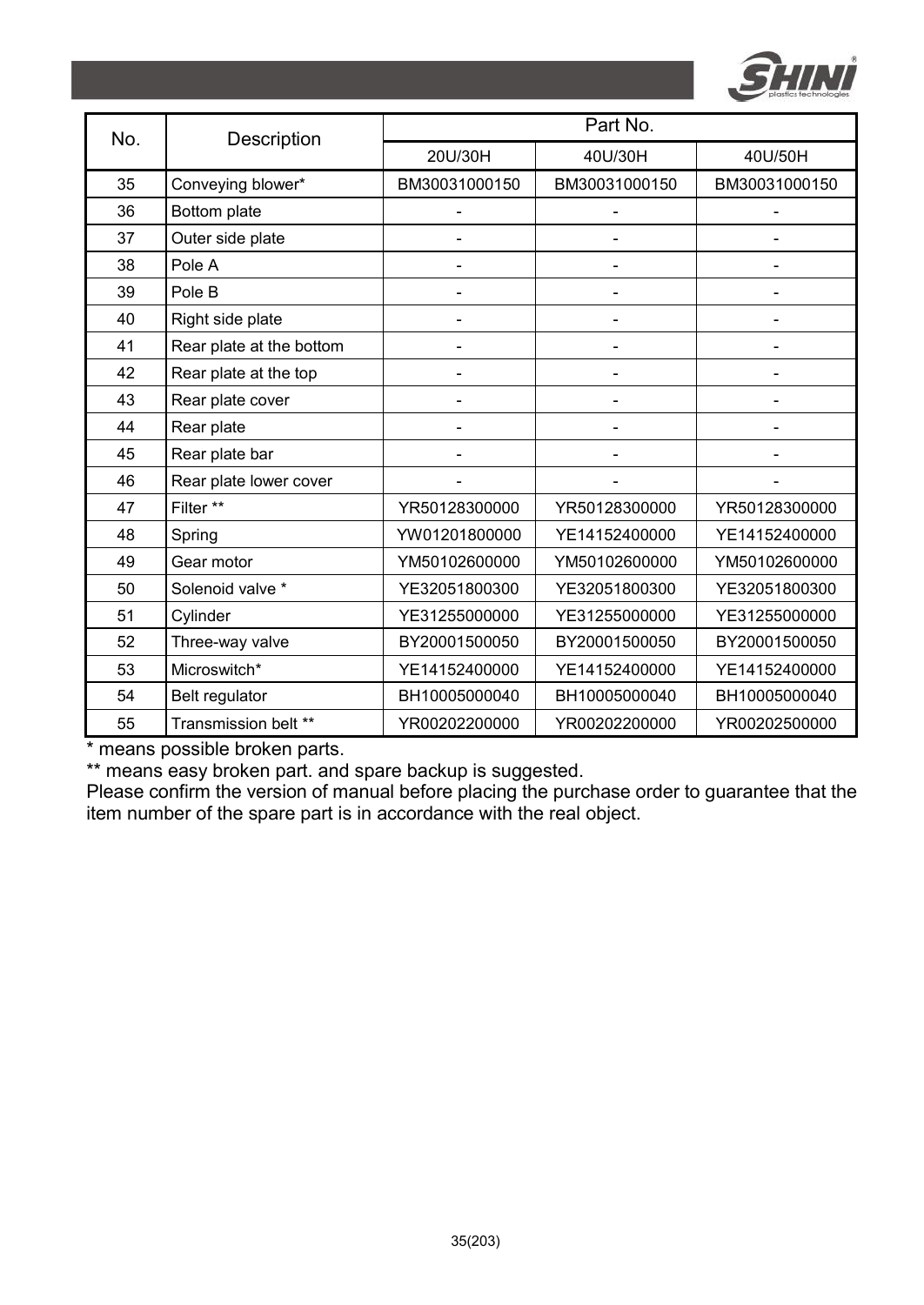

## Table 2-2: Parts List (Fully-integral design)(SCD-80U/50H~160U/120H)

|                |                               | Part No.      |               |               |  |
|----------------|-------------------------------|---------------|---------------|---------------|--|
| No.            | Description                   | 80U/50H       | 120U/80H      | 160U/120H     |  |
| $\mathbf{1}$   | Sight-glass window            |               |               |               |  |
| $\overline{2}$ | Sight-glass window retainer   |               |               |               |  |
| 3              | Hopper fixing plate           |               |               |               |  |
| 4              | Hopper top cover              |               |               |               |  |
| 5              | Insulated hopper              |               |               |               |  |
| 6              | Shut-off valve                | BY10163800250 | BY10163800250 | BY10163800250 |  |
| $\overline{7}$ | Locking pin assembly          |               |               |               |  |
| 8              | Front door frame              |               |               |               |  |
| 9              | Front door plate              |               |               |               |  |
| 10             | Front door key                | YW00717100000 | YW00717100000 | YW00717100000 |  |
| 11             | Front door plate (left)       |               |               |               |  |
| 12             | Castor                        | YW03000300200 | YW03000300200 | YW03000300200 |  |
|                |                               | YW03000300000 | YW03000300000 | YW03000300000 |  |
| 13             | Front plate (left)            |               |               |               |  |
| 14             | Control box door              |               |               |               |  |
| 15             | Touch screen                  | YE80350100000 | YE80350100000 | YE80350100000 |  |
| 16             | Main switch*                  | YE10200300000 | YE10200300000 | YE10200300000 |  |
| 17             | Exhaust fan**                 | YM60121200400 | YM60121200400 | YM60121200400 |  |
| 18             | Control box                   |               |               |               |  |
| 19             | Process heater*               | BH70803900050 | BH70160600150 | BH70160600150 |  |
| 20             | Honeycomb                     | YW71182000100 | YW71183000100 | YW71184000100 |  |
| 21             | Double-head screw             | BH10533000040 | BH10543000040 | BH10554500040 |  |
| 22             | Honeycomb upper cover         | BA40508000130 | BA40508000130 | BA40508000130 |  |
| 23             | Honeycomb bottom cover        | BA40508000030 | BA40508000030 | BA40508000130 |  |
| 24             | Right side plate              |               |               |               |  |
| 25             | Heat-resistant tube**         | YW72023600000 | YW72023600000 | YW72023600000 |  |
| 26             | Flange                        |               |               |               |  |
| 27             | Top plate                     |               |               |               |  |
| 28             | Honeycomb mounting<br>bracket |               |               |               |  |
| 29             | Regen. heater*                | BH70500300050 | BH70800300050 | BH70800300050 |  |
| 30             | Cooler                        | BW88030500020 | BW88030500020 | BW88030500020 |  |
| 31             | Regen. blower*                | BM30012500050 | BM30012500050 | BM30012500050 |  |
| 32             | Process blower*               | BM30020500050 | BM30031000150 | BM30031000150 |  |
| 33             | Middle separating plate       |               |               |               |  |
| 34             | Inner side plate              |               |               |               |  |
| 35             | Conveying blower*             | BM30031000150 | BM30031000150 | BM30031000150 |  |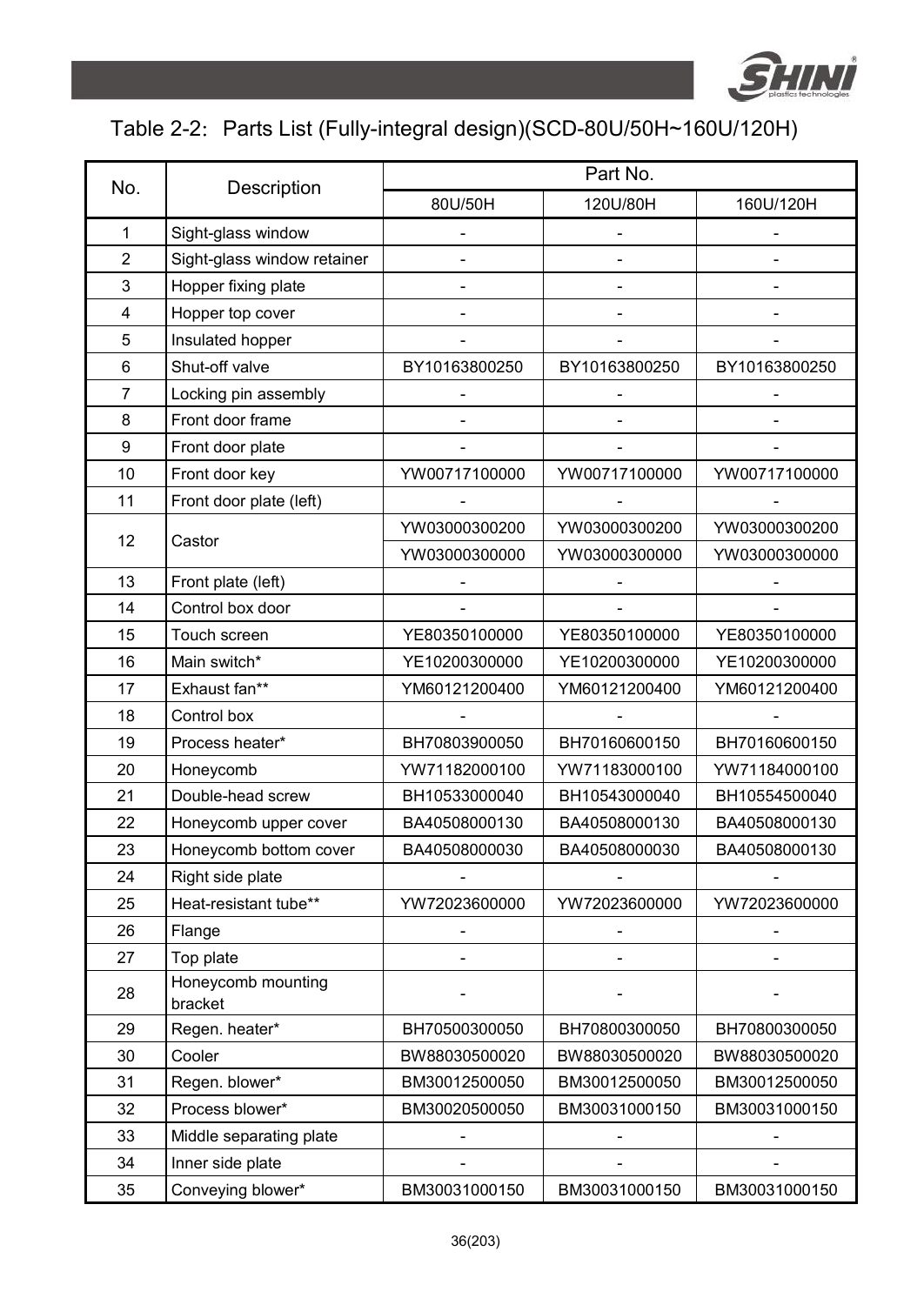

| No. | Description              | Part No.       |                          |               |  |
|-----|--------------------------|----------------|--------------------------|---------------|--|
|     |                          | 80U/50H        | 120U/80H                 | 160U/120H     |  |
| 36  | Bottom plate             |                |                          |               |  |
| 37  | Outer side plate         | $\overline{a}$ | $\overline{\phantom{0}}$ |               |  |
| 38  | Pole A                   |                |                          |               |  |
| 39  | Pole B                   |                |                          |               |  |
| 40  | Right side plate         | -              | $\overline{\phantom{0}}$ |               |  |
| 41  | Rear plate at the bottom |                |                          |               |  |
| 42  | Rear plate at the top    |                |                          |               |  |
| 43  | Rear plate cover         |                |                          |               |  |
| 44  | Rear plate               |                |                          |               |  |
| 45  | Rear plate bar           |                |                          |               |  |
| 46  | Rear plate lower cover   |                |                          |               |  |
| 47  | Filter **                | YR50708000100  | YR50708000100            | YR50708000100 |  |
| 48  | Spring                   | YE14152400000  | YE14152400000            | YW01201800000 |  |
| 49  | Gear motor               | YM50102600000  | YM50102600000            | YM50102600000 |  |
| 50  | Solenoid valve *         | YE32051800300  | YE32051800300            | YE32051800300 |  |
| 51  | Cylinder                 | YE31255000000  | YE31255000000            | YE31255000000 |  |
| 52  | Three-way valve          | BY20001500050  | BY20001500050            | BY20001500050 |  |
| 53  | Microswitch*             | YE14152400000  | YE14152400000            | YE14152400000 |  |
| 54  | Belt regulator           | BH10005000040  | BH10005000040            | BH10005000040 |  |
| 55  | Transmission belt **     | YR00202500000  | YR00202500000            | YR00202500000 |  |

\*\* means easy broken part. and spare backup is suggested.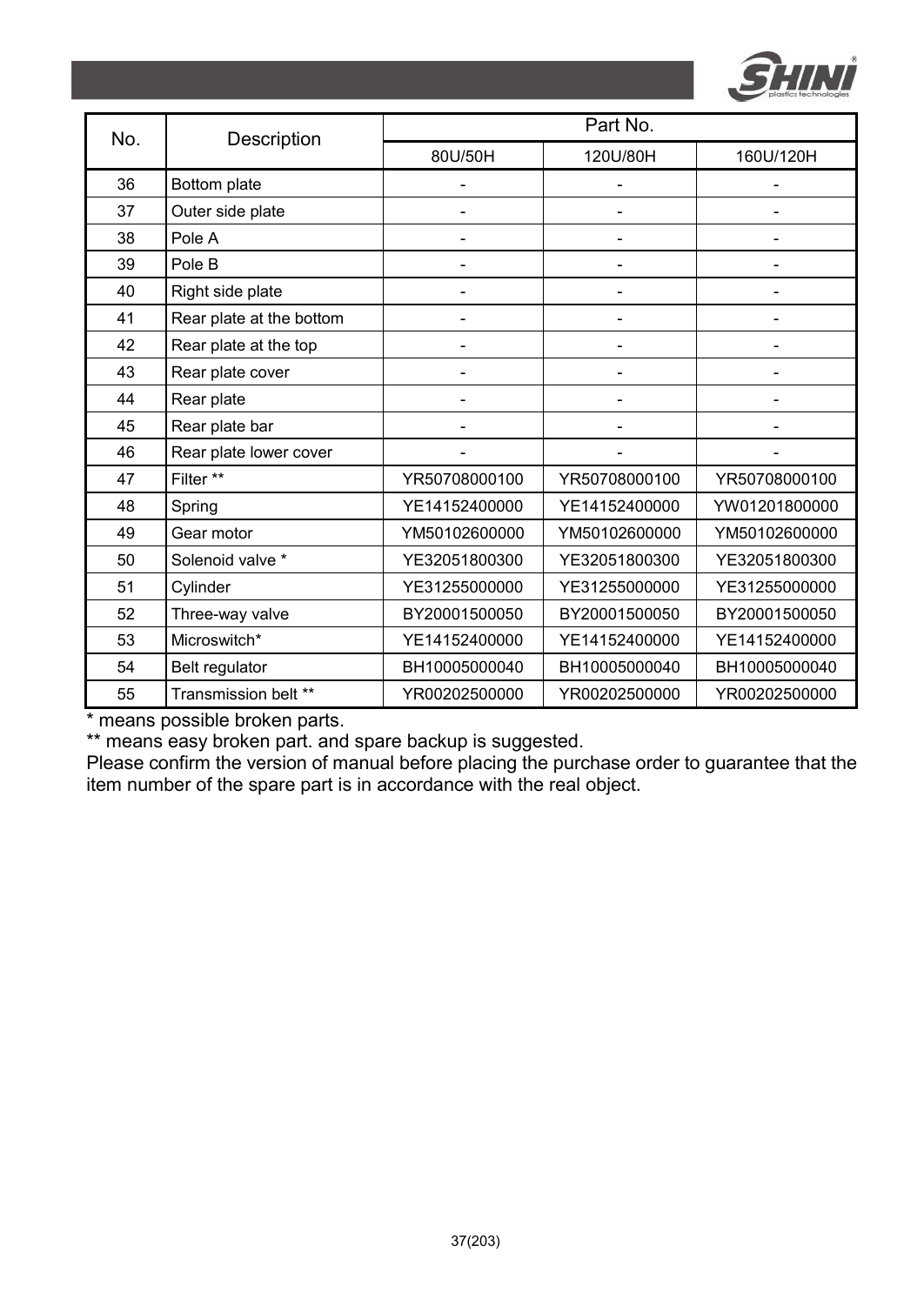

## Table 2-3: Parts List (Fully-integral design) (SCD-230U/120H~300U/150H)

| No.              |                                | Part No.      |                          |                              |  |
|------------------|--------------------------------|---------------|--------------------------|------------------------------|--|
|                  | Description                    | 230U/120H     | 230U/150H                | 300U/150H                    |  |
| $\mathbf{1}$     | Sight-glass window             |               |                          |                              |  |
| $\overline{2}$   | Sight-glass window<br>retainer |               |                          |                              |  |
| 3                | Hopper fixing plate            |               |                          |                              |  |
| 4                | Hopper top cover               |               |                          |                              |  |
| 5                | Insulated hopper               |               |                          |                              |  |
| 6                | Shut-off valve                 |               | $\overline{\phantom{0}}$ |                              |  |
| $\overline{7}$   | Locking pin assembly           |               |                          |                              |  |
| 8                | Front door frame               |               |                          |                              |  |
| $\boldsymbol{9}$ | Front door plate               |               |                          |                              |  |
| 10               | Front door key                 | YW00717100000 | YW00717100000            | YW00717100000                |  |
| 11               | Front door plate (left)        |               |                          |                              |  |
| 12               | Castor                         | YW03000300200 | YW03000300200            | YW03000300200                |  |
|                  |                                | YW03000300000 | YW03000300000            | YW03000300000                |  |
| 13               | Front plate (left)             |               |                          |                              |  |
| 14               | Control box door               |               |                          |                              |  |
| 15               | Touch screen                   | YE80350100000 | YE80350100000            | YE80350100000                |  |
| 16               | Main switch*                   | YE10220300000 | YE10220300000            | YE10220300000                |  |
| 17               | Exhaust fan**                  | YM60121200400 | YM60121200400            | YM60121200400                |  |
| 18               | Control box                    | BH36023000350 | BH36231500150            | BH36301500150                |  |
| 19               | Process heater*                | BH70160600150 | BH70451200050            | BH70451200050                |  |
| 20               | Honeycomb                      | YW71184000100 | YW71184000100            | YW71184000100                |  |
| 21               | Double-head screw              | BH10554500010 | BH10543000010            | BH10543000010                |  |
| 22               | Honeycomb upper cover          | BA40508000130 | BA40508000130            | YA40152000100                |  |
| 23               | Honeycomb bottom cover         | BA40508000030 | BA40508000130            | YA40152000000                |  |
| 24               | Right side plate               |               |                          |                              |  |
| 25               | Heat-resistant tube**          | YW72253600000 | YW72253600000            | YW72253600000                |  |
| 26               | Flange                         |               |                          | $\qquad \qquad \blacksquare$ |  |
| 27               | Top plate                      |               |                          |                              |  |
| 28               | Honeycomb mounting<br>bracket  |               |                          |                              |  |
| 29               | Regen. heater*                 | BH70800300050 | BH70150400050            | BH70150400050                |  |
| 30               | Cooler                         | BW88081200020 | BW88081200020            | BW88152000020                |  |
| 31               | Regen. blower*                 | BM30012500050 | BM30020500050            | BM30020500050                |  |
| 32               | Process blower*                | BM30031000150 | BM30042000050            | BM30042000050                |  |
| 33               | Middle separating plate        |               |                          |                              |  |
| 34               | Inner side plate               |               |                          |                              |  |
| 35               | Conveying blower*              | BM30042000050 | BM30042000050            | BM30042000050                |  |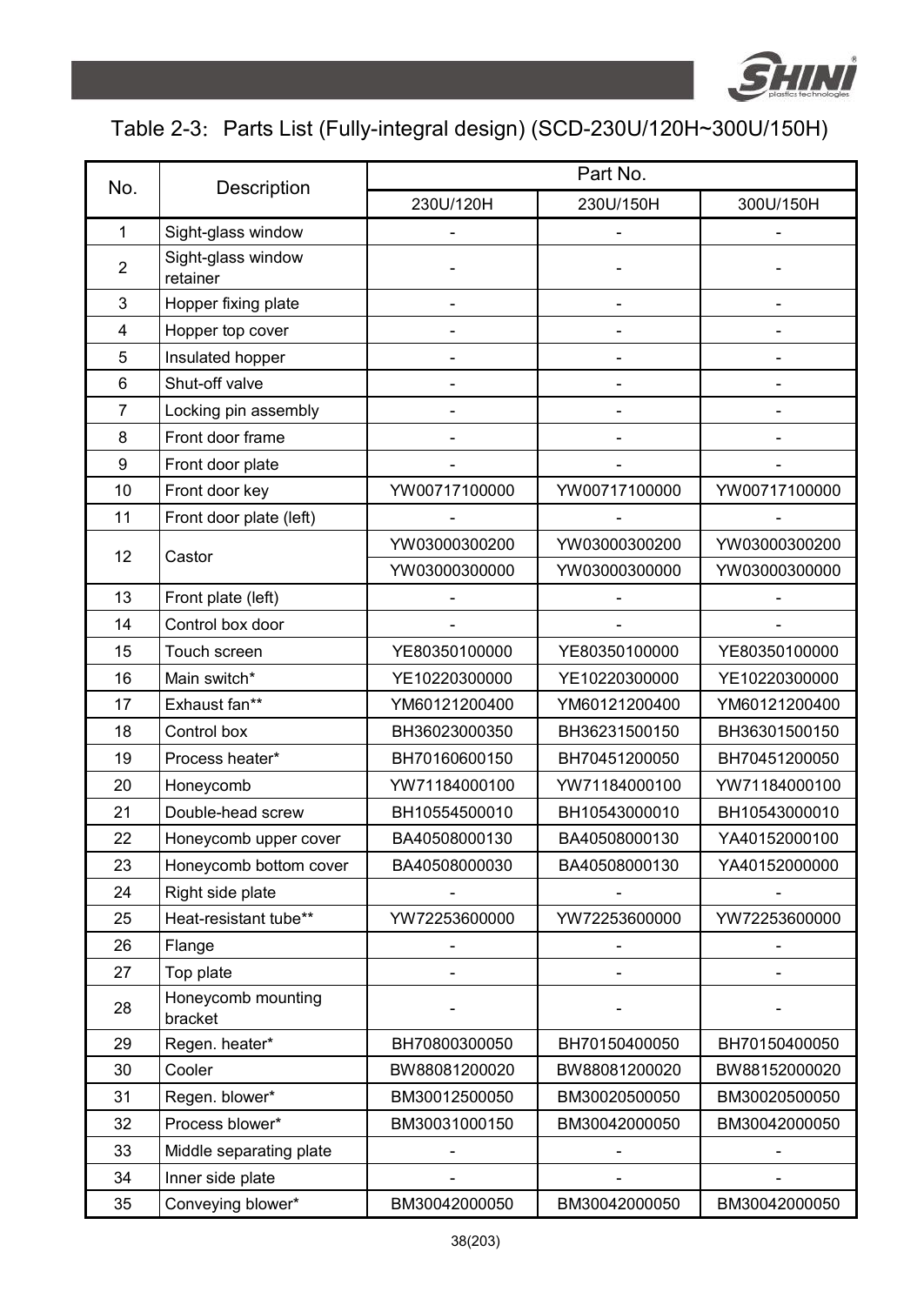

| No. | Description              | Part No.       |               |               |  |
|-----|--------------------------|----------------|---------------|---------------|--|
|     |                          | 230U/120H      | 230U/150H     | 300U/150H     |  |
| 36  | Bottom plate             |                |               |               |  |
| 37  | Outer side plate         |                |               |               |  |
| 38  | Pole A                   |                |               |               |  |
| 39  | Pole B                   |                |               |               |  |
| 40  | Right side plate         | $\overline{a}$ |               |               |  |
| 41  | Rear plate at the bottom |                |               |               |  |
| 42  | Rear plate at the top    |                |               |               |  |
| 43  | Rear plate cover         |                |               |               |  |
| 44  | Rear plate               | YM50616400100  | YR50708000100 | YM50616400100 |  |
| 45  | Rear plate bar           | YE32051800300  |               | YE32051800300 |  |
| 46  | Rear plate lower cover   | YE31325000200  | YE31325000200 | YE31255000000 |  |
| 47  | Filter **                | YR50708000100  | YR50708000100 | YR50708000100 |  |
| 48  | Spring                   | YE14152400000  | YE31325000200 | YE14152400000 |  |
| 49  | Gear motor               | YM50102600000  | YM50102600000 | YM50102600000 |  |
| 50  | Solenoid valve *         | YE32051800300  | YE32051800300 | YE32051800300 |  |
| 51  | Cylinder                 |                |               |               |  |
| 52  | Three-way valve          |                |               |               |  |
| 53  | Microswitch*             | YE14152400000  | YE14152400000 | YE14152400000 |  |
| 54  | Belt regulator           |                |               |               |  |
| 55  | Transmission belt **     | YR00202500000  | YR00203400000 | YR00203400000 |  |

\*\* means easy broken part. and spare backup is suggested.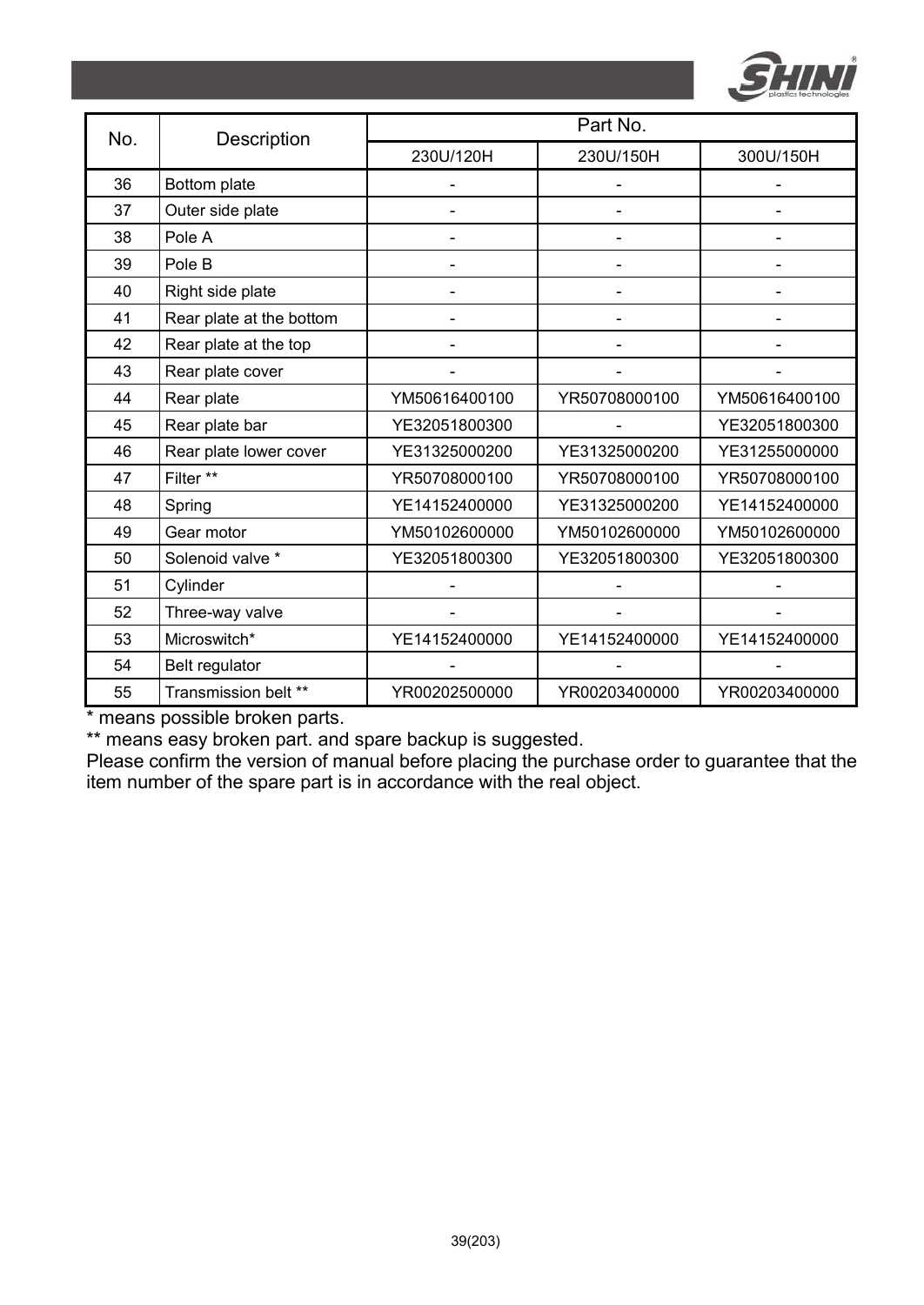

# Table 2-4: Parts List (Fully-integral design) (SCD-300U/200H~450U/200H)

|                  |                             | Part No.                 |               |  |
|------------------|-----------------------------|--------------------------|---------------|--|
| No.              | Description                 | 300U/200H                | 450U/200H     |  |
| $\mathbf{1}$     | Sight-glass window          |                          |               |  |
| $\overline{2}$   | Sight-glass window retainer |                          |               |  |
| 3                | Hopper fixing plate         |                          |               |  |
| 4                | Hopper top cover            |                          |               |  |
| 5                | Insulated hopper            |                          |               |  |
| 6                | Shut-off valve              |                          |               |  |
| $\overline{7}$   | Locking pin assembly        |                          |               |  |
| 8                | Front door frame            |                          |               |  |
| $\boldsymbol{9}$ | Front door plate            |                          |               |  |
| 10               | Front door key              | YW00717100000            | YW00717100000 |  |
| 11               | Front door plate (left)     |                          |               |  |
|                  |                             | YW03000300200            | YW03000300200 |  |
| 12               | Castor                      | YW03000300000            | YW03000300000 |  |
| 13               | Front plate (left)          |                          |               |  |
| 14               | Control box door            |                          |               |  |
| 15               | Touch screen                | YE80350100000            | YE80350100000 |  |
| 16               | Main switch*                | YE10220300000            | YE10220300000 |  |
| 17               | Exhaust fan**               | YM60121200400            | YM60121200400 |  |
| 18               | Control box                 | BH36302000150            | BH36452000150 |  |
| 19               | Process heater*             | BH70451200050            | BH70451200050 |  |
| 20               | Honeycomb                   | YW71184000100            | YW71184000100 |  |
| 21               | Double-head screw           | BH10554500010            | BH10554500010 |  |
| 22               | Honeycomb upper cover       | YA40152000100            | YA40152000100 |  |
| 23               | Honeycomb bottom cover      | YA40152000000            | YA40152000000 |  |
| 24               | Right side plate            |                          |               |  |
| 25               | Heat-resistant tube**       | YW72253600000            | YW72253600000 |  |
| 26               | Flange                      |                          |               |  |
| 27               | Top plate                   |                          |               |  |
| 28               | Honeycomb mounting bracket  |                          |               |  |
| 29               | Regen. heater*              | BH70150400050            | BH70150400050 |  |
| 30               | Cooler                      | BW88152000020            | BW88152000020 |  |
| 31               | Regen. blower*              | BM30020500050            | BM30020500050 |  |
| 32               | Process blower*             | BM30042000050            | BM30042000050 |  |
| 33               | Middle separating plate     |                          |               |  |
| 34               | Inner side plate            |                          |               |  |
| 35               | Conveying blower*           | BM30042000050            | BM30042000050 |  |
| 36               | Bottom plate                | $\overline{\phantom{0}}$ |               |  |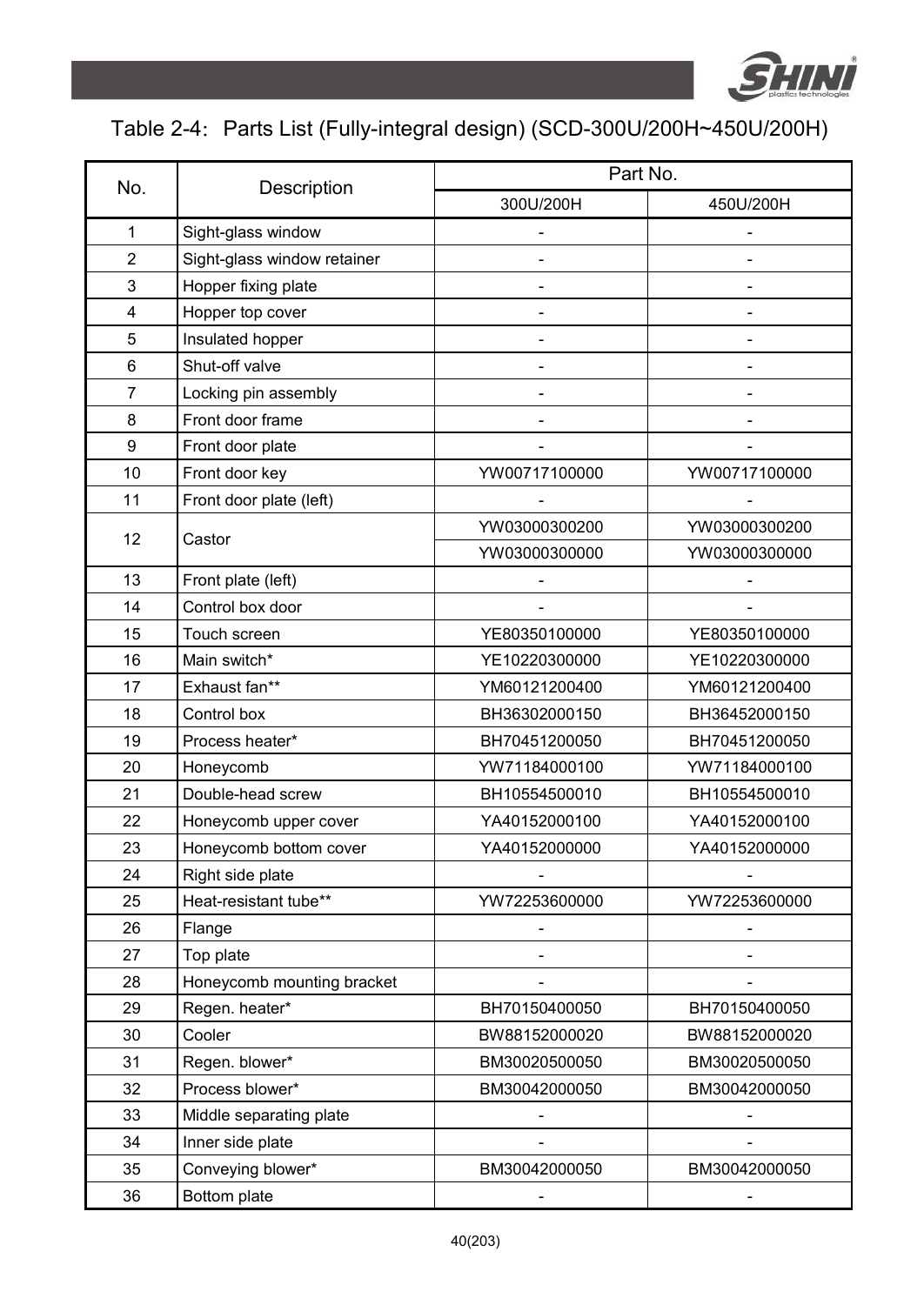

| No. |                          | Part No.      |               |  |
|-----|--------------------------|---------------|---------------|--|
|     | Description              | 300U/200H     | 450U/200H     |  |
| 37  | Outer side plate         |               |               |  |
| 38  | Pole A                   |               |               |  |
| 39  | Pole B                   |               |               |  |
| 40  | Right side plate         |               |               |  |
| 41  | Rear plate at the bottom |               |               |  |
| 42  | Rear plate at the top    |               |               |  |
| 43  | Rear plate cover         |               |               |  |
| 44  | Rear plate               | YM50616400100 |               |  |
| 45  | Rear plate bar           | YE32051800300 |               |  |
| 46  | Rear plate lower cover   | YE31325000200 |               |  |
| 47  | Filter **                | YR50708000100 | YR50181100000 |  |
| 48  | Spring                   | YE14152400000 | YW01201800000 |  |
| 49  | Gear motor               | YM50102600000 | YM50102600000 |  |
| 50  | Solenoid valve *         | YE32051800300 | YE32051800300 |  |
| 51  | Cylinder                 |               |               |  |
| 52  | Three-way valve          |               |               |  |
| 53  | Microswitch*             | YE14152400000 | YE14152400000 |  |
| 54  | Belt regulator           |               |               |  |
| 55  | Transmission belt **     | YR00203400000 | YR00203400000 |  |

\*\* means easy broken part. and spare backup is suggested.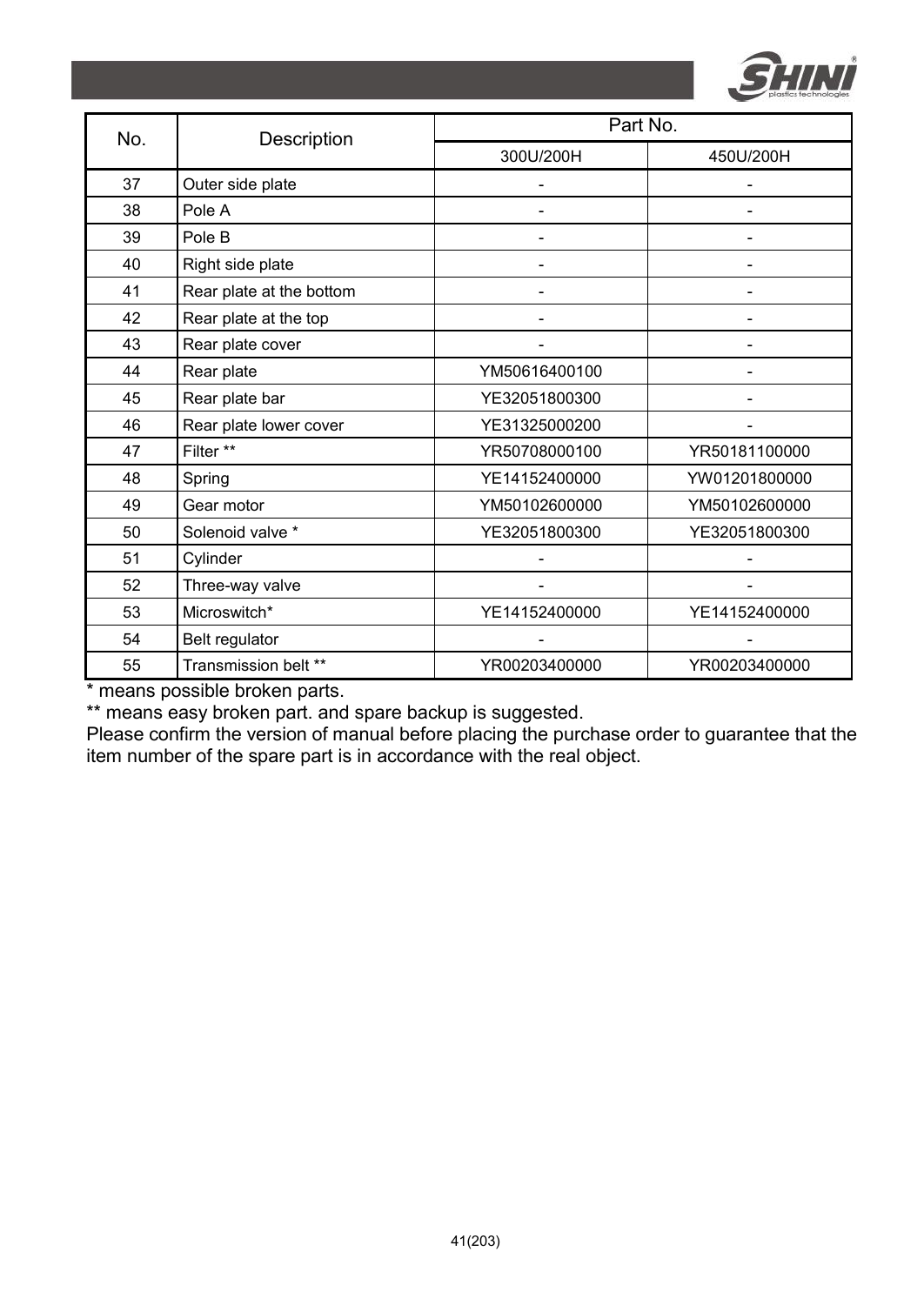

## 2.6.4 Assembly Drawing (Semi-integral design)



Remarks: Please refer to material list 2.7.5 for specific explanation of the Arabic numbers in parts drawing.

Picture 2-6: Assembly Drawing (Semi-integral design)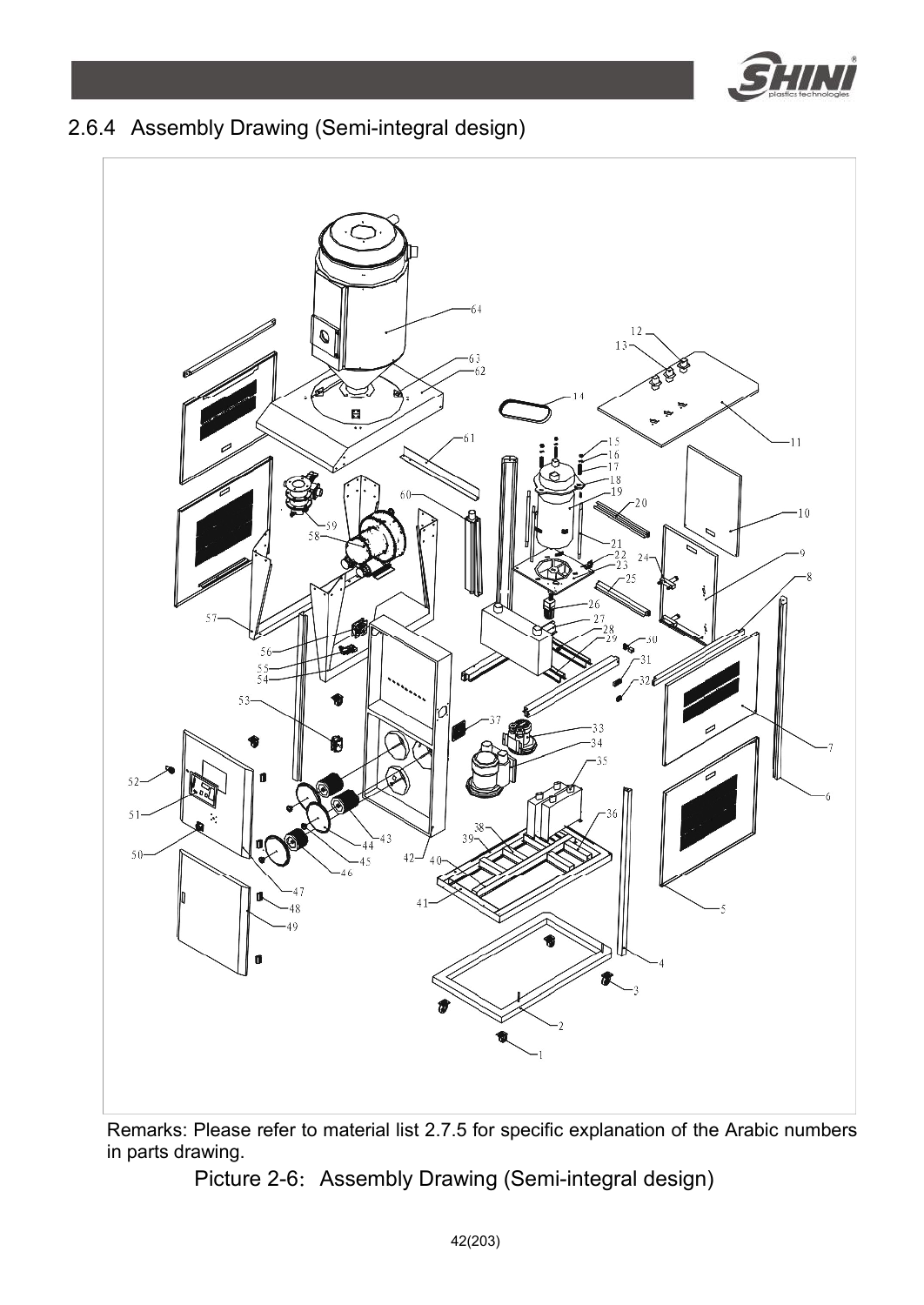

### 2.6.5 Parts List (Semi-integral Design)

### Table 2-5: Parts List (Semi-integral Design)(SCD-450U/300H~750U/400H)

| No. | Description                | Part No.      |                |                               |               |
|-----|----------------------------|---------------|----------------|-------------------------------|---------------|
|     |                            | 450U/300H     | 600U/300H      | 600U/400H                     | 750U/400H     |
| 1   | Castor                     | YW03000400200 | YW03000400200  | YW03000400200                 | YW03000400200 |
| 2   | Base frame welding<br>ring |               |                |                               |               |
| 3   | Castor brake               | YW03000400000 | YW03000400000  | YW03000400000                 | YW03000400000 |
| 4   | Front pole                 |               |                |                               |               |
| 5   | Right lower side plate     |               |                |                               |               |
| 6   | Rear pole                  |               |                |                               |               |
| 7   | Upper side plate           |               |                |                               |               |
| 8   | Side fixing beam           |               |                |                               |               |
| 9   | Rear bottom plate          | ÷             | $\overline{a}$ |                               | -             |
| 10  | Rear top plate             |               |                |                               |               |
| 11  | Cover board                |               |                |                               |               |
| 12  | Moisture outlet flange     |               |                |                               |               |
| 13  | Air outlet flange          |               |                |                               |               |
| 14  | Transmission belt**        | YR00204700000 | YR00204700000  | YR00204700000                 | YR00204700000 |
| 15  | M16 Screw                  | YW64001600000 | YW64001600000  | YW64001600000                 | YW64001600000 |
| 16  | Washer                     | YW66163000000 | YW66163000000  | YW66163000000                 | YW66163000000 |
| 17  | Spring                     | YW01180300000 | YW01180300000  | YW01180300000                 | YW01180300000 |
| 18  | Honeycomb upper<br>cover   | BA40304000110 | BA40304000110  | BA40304000110                 | BA40304000110 |
| 19  | Honeycomb                  | YW71353000100 | YW71353000100  | YW71353000100                 | YW71353000100 |
| 20  | Rear fixing beam           |               |                |                               |               |
| 21  | Two-head screw             | BH10543000010 | BH10543000010  | BH10554500010                 | BH10554500010 |
| 22  | Microswitch*               | YE14152400000 | YE14152400000  | YE14152400000                 | YE14152400000 |
| 23  | Honeycomb bottom<br>cover  | BA40304000010 | BA40304000010  | BA40304000010                 | BA40304000010 |
| 24  | Water distributor          |               |                |                               |               |
| 25  | Rear middle beam           |               |                |                               |               |
| 26  | Gear motor                 | YM50512600000 |                | YM50512600000   YM50512600000 | YM50512600000 |
| 27  | Side middle beam           |               |                |                               |               |
| 28  | Rear middle beam           |               |                |                               |               |
| 29  | Front middle beam          |               |                |                               |               |
| 30  | Belt regulator pad         | BH10005000040 | BH10005000040  | BH10005000040                 | BH10005000040 |
| 31  | <b>Terminal block</b>      | YE61250040000 | YE61250040000  | YE61250040000                 | YE61250040000 |
| 32  | Capacitor                  | YE25001500000 | YE25001500000  | YE25001500000                 | YE25001500000 |
| 33  | Motor*                     | BM30031000150 | BM30042000050  | BM30042000050                 | BM30042000050 |
| 34  | Blower*                    | BM30053500050 | YM30052900000  | YM30062900000                 | YM30062900000 |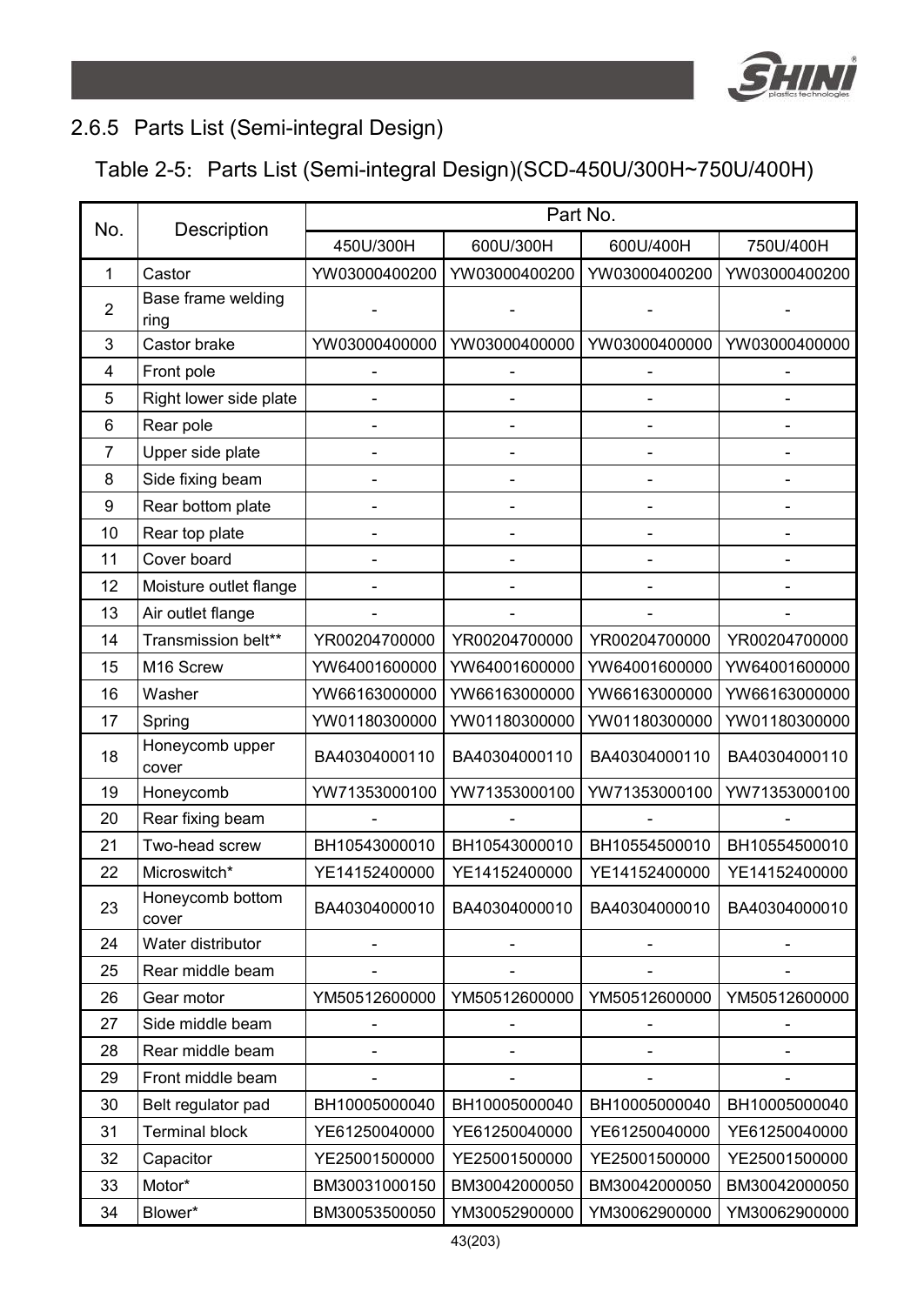

| No. | Description                     | Part No.      |               |               |               |
|-----|---------------------------------|---------------|---------------|---------------|---------------|
|     |                                 | 450U/300H     | 600U/300H     | 600U/400H     | 750U/400H     |
| 35  | Cooler                          | BW88304000020 | BW88304000020 | BW88304000020 | BW88304000020 |
| 36  | Regenerated fan fixed<br>beam   |               |               |               |               |
| 37  | Cooler*                         | YR40120300000 | YR40120300000 | YR40120300000 | YR40120300000 |
| 38  | Fixed beam of cooler            |               |               |               |               |
| 39  | Erect beam of base<br>frame     |               |               |               |               |
| 40  | Bottom mounting<br>beam         |               |               |               |               |
| 41  | Cross-beam of base<br>frame     |               |               |               |               |
| 42  | Control trunk                   | BH36300200050 | BH36603000150 | BH36604000050 | BH36754000050 |
| 43  | Filter**                        | YR50203000000 | YR50203000000 | YR50203000000 | YR50203000000 |
| 44  | Filter cover                    |               |               |               |               |
| 45  | Butterfly nut                   | YW09051600000 | YW09051600000 | YW09051600000 | YW09000600000 |
| 46  | Filter**                        | YR50708000100 | YR50708000100 | YR50708000100 | YR50708000100 |
| 47  | Upper door plate                |               |               |               |               |
| 48  | Hinge                           | YW06203100200 | YW06203100200 | YW06203100200 | YW06203100200 |
| 49  | Bottom door plate               |               |               |               |               |
| 50  | Door interlock switch           | YE40635000000 | YE40635000000 | YE40636300000 | YE40636300000 |
| 51  | Control panel                   | YR01008000100 | YR01008000100 | YR01008000100 | YR01008000100 |
| 52  | Short door bolt                 | YW00000600000 | YW00000600000 | YW00000600000 | YW00000600000 |
| 53  | Pipe connector                  | YR10001500100 | YR10001500100 | YR10001500100 | YR10001500100 |
| 54  | Right fixed leg                 |               |               |               |               |
| 55  | Solenoid valve*                 | YE32051800300 | YE32051800300 | YE32051800300 | YE32051800300 |
| 56  | Exhaust heater**                | YM60121200400 | YM60121200400 | YM60121200400 | YM60121200400 |
| 57  | Left fixed leg                  |               |               |               |               |
| 58  | Feeding fan *                   | BM30031000150 | BM30031000150 | BM30031000150 | BM30031000150 |
| 59  | EURO-material<br>absorption box | BY10163801150 | BY10163801150 | BY10163801150 | BY10163801150 |
| 60  | Regenerated heater*             | BH70307200250 | BH70407200050 | BH70307200250 | BH70407200050 |
| 61  | Leg reinforcement<br>beam       |               |               |               |               |
| 62  | Cover board of<br>housing       |               |               |               |               |
| 63  | Outer fixer                     |               |               |               |               |
| 64  | Dry hopper drum                 |               |               |               |               |

\*\* means easy broken part. and spare backup is suggested.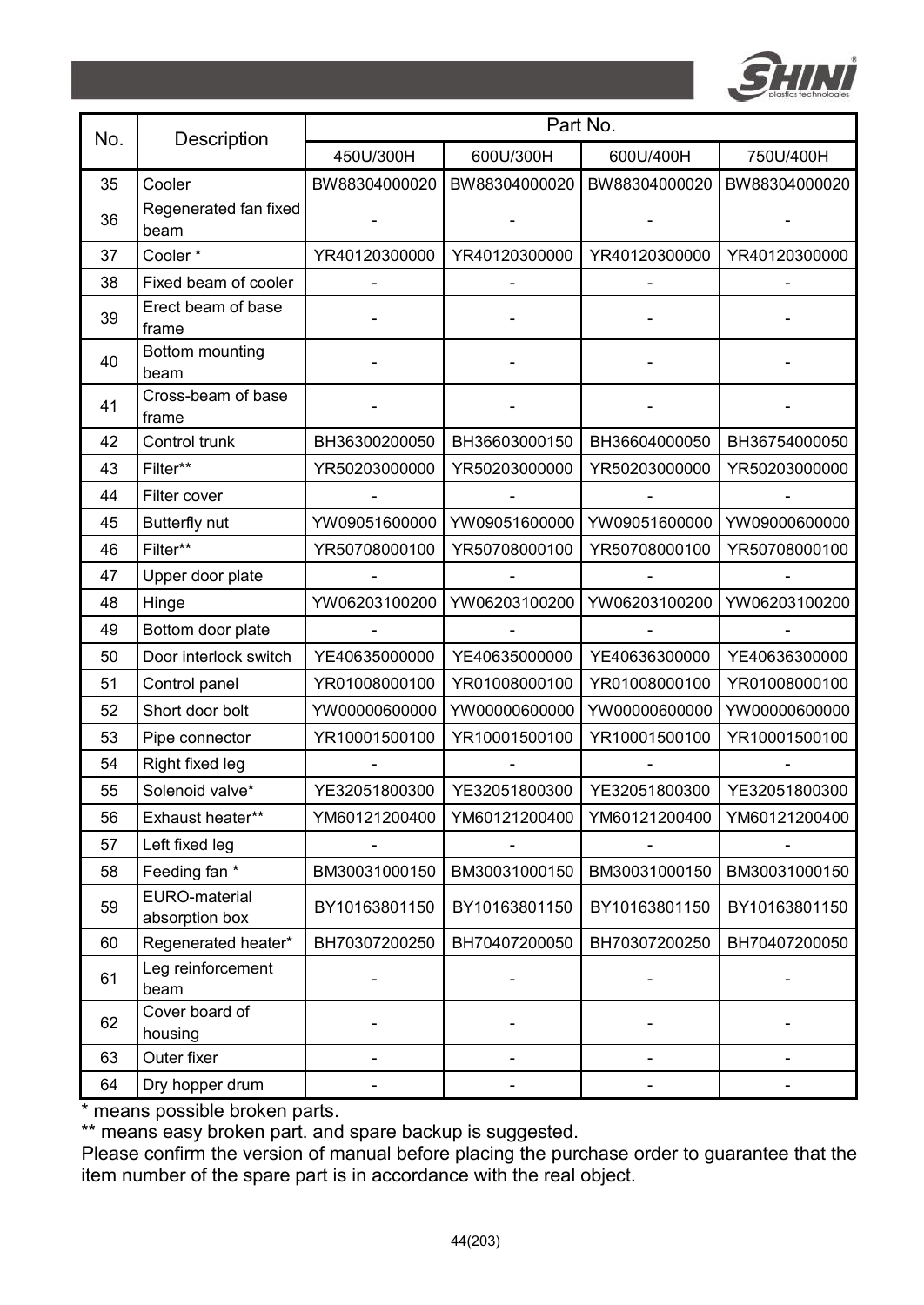

## Table 2-6: Parts List (Semi-integral Design) (SCD-900U/700H~1200U/700H)

| No.            |                            | Part No.      |               |  |  |
|----------------|----------------------------|---------------|---------------|--|--|
|                | Description                | 900U/700H     | 1200U/700H    |  |  |
| 1              | Castor                     | YW03000400200 | YW03000400200 |  |  |
| $\overline{2}$ | Base frame welding ring    |               |               |  |  |
| 3              | Castor brake               | YW03000400000 | YW03000400000 |  |  |
| 4              | Front pole                 |               |               |  |  |
| 5              | Right lower side plate     |               |               |  |  |
| 6              | Rear pole                  |               |               |  |  |
| 7              | Upper side plate           |               |               |  |  |
| 8              | Side fixing beam           |               |               |  |  |
| 9              | Rear bottom plate          |               |               |  |  |
| 10             | Rear top plate             |               |               |  |  |
| 11             | Cover board                |               |               |  |  |
| 12             | Moisture outlet flange     |               |               |  |  |
| 13             | Air outlet flange          |               |               |  |  |
| 14             | Transmission belt**        | YR00205800000 | YR00205800000 |  |  |
| 15             | M16 Screw                  |               |               |  |  |
| 16             | Washer                     |               |               |  |  |
| 17             | Spring                     | YW01180300000 | YW01180300000 |  |  |
| 18             | Honeycomb upper cover      | BA40304000110 | BA40304000110 |  |  |
| 19             | Honeycomb                  | YW71444000100 | YW71444000000 |  |  |
| 20             | Rear fixing beam           |               |               |  |  |
| 21             | Two-head screw             | BH10554500010 | BH10554500010 |  |  |
| 22             | Microswitch*               | YE14152400000 | YE14152400000 |  |  |
| 23             | Honeycomb bottom cover     | BA40507000010 | BA40507000010 |  |  |
| 24             | Water distributor          |               |               |  |  |
| 25             | Rear middle beam           |               |               |  |  |
| 26             | Gear motor                 | YM50512600000 | YM50512600000 |  |  |
| 27             | Side middle beam           |               |               |  |  |
| 28             | Rear middle beam           |               |               |  |  |
| 29             | Front middle beam          |               |               |  |  |
| 30             | Belt regulator pad         | BH10005000040 | BH10005000040 |  |  |
| 31             | <b>Terminal block</b>      | YE61250040000 | YE61250040000 |  |  |
| 32             | Capacitor                  | YE25001500000 | YE25001500000 |  |  |
| 33             | Motor*                     | BM30042000050 | BM30042000050 |  |  |
| 34             | Blower*                    | YM30072900000 | YM30072900000 |  |  |
| 35             | Cooler                     | YR30010400000 | YR30010400000 |  |  |
| 36             | Regenerated fan fixed beam |               |               |  |  |
| 37             | Cooler*                    | YR40120300000 | YR40120300000 |  |  |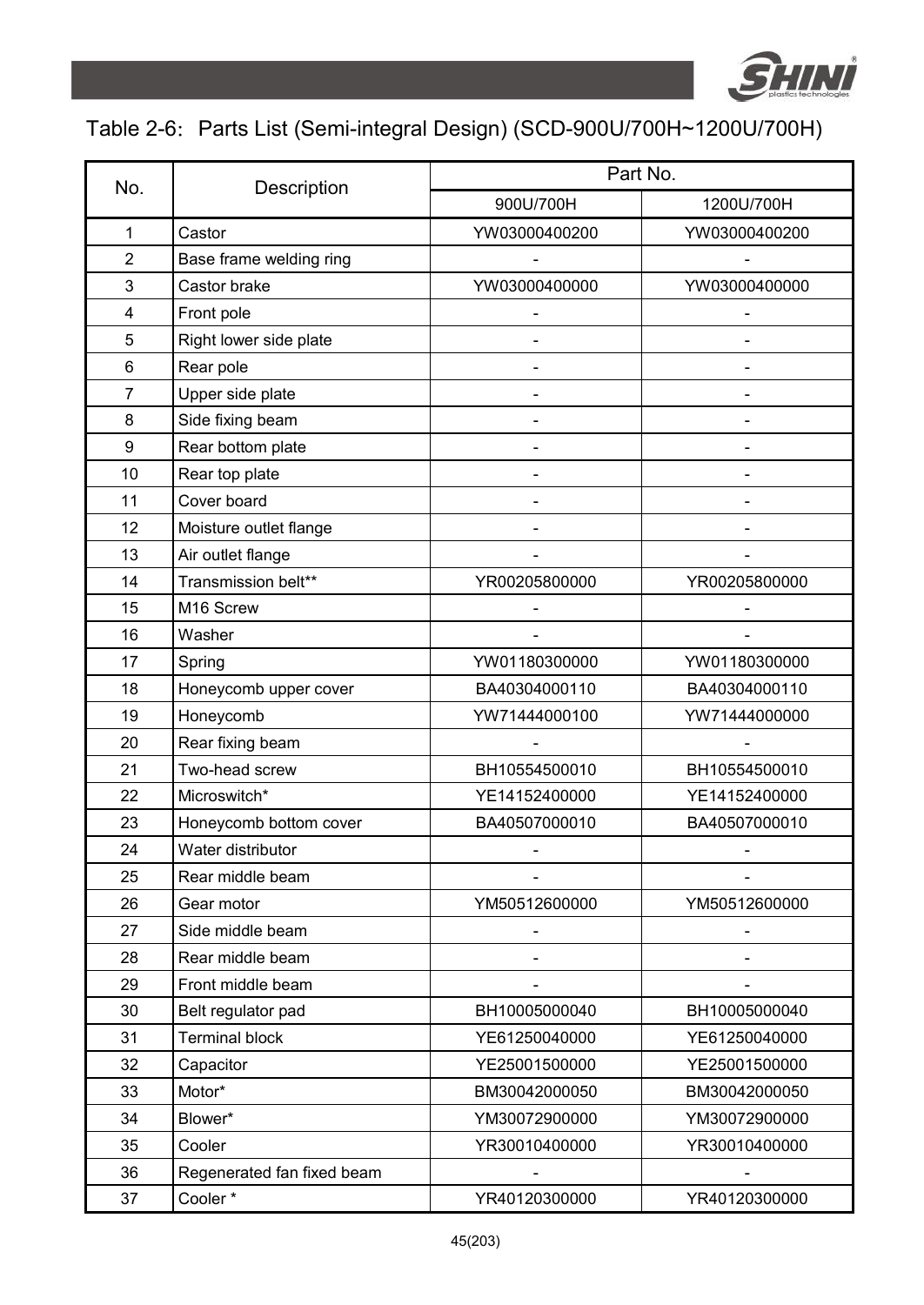

| No. | Description                  | Part No.      |               |  |  |
|-----|------------------------------|---------------|---------------|--|--|
|     |                              | 900U/700H     | 1200U/700H    |  |  |
| 38  | Fixed beam of cooler         |               |               |  |  |
| 39  | Erect beam of base frame     |               |               |  |  |
| 40  | Bottom mounting beam         |               |               |  |  |
| 41  | Cross-beam of base frame     |               |               |  |  |
| 42  | Control trunk                | BH36900700050 | BH36120000350 |  |  |
| 43  | Filter**                     | YW72253600000 | YW72253600000 |  |  |
| 44  | Filter cover                 |               |               |  |  |
| 45  | Butterfly nut                | YW09051600000 | YW09051600000 |  |  |
| 46  | Filter**                     | YR50708000100 | YR50708000100 |  |  |
| 47  | Upper door plate             |               |               |  |  |
| 48  | Hinge                        | YW06203100200 | YW06203100200 |  |  |
| 49  | Bottom door plate            |               |               |  |  |
| 50  | Door interlock switch        | YE40601500000 | YE40601500000 |  |  |
| 51  | Control panel                | YR01008000100 | YR01008000100 |  |  |
| 52  | Short door bolt              | YW00000600000 | YW00000600000 |  |  |
| 53  | Pipe connector               | YR10002000100 | YR10002000100 |  |  |
| 54  | Right fixed leg              |               |               |  |  |
| 55  | Solenoid valve*              | YE32051800300 | YE32051800300 |  |  |
| 56  | Exhaust heater**             | YM60121200400 | YM60121200400 |  |  |
| 57  | Left fixed leg               |               |               |  |  |
| 58  | Feeding fan *                | BM30053500050 | BM30053500050 |  |  |
| 59  | EURO-material absorption box | BY10163801150 | BY10163801150 |  |  |
| 60  | Regenerated heater*          | BH70501000050 | BH70501000050 |  |  |
| 61  | Leg reinforcement beam       |               |               |  |  |
| 62  | Cover board of housing       |               |               |  |  |
| 63  | Outer fixer                  |               |               |  |  |
| 64  | Dry hopper drum              |               |               |  |  |

\*\* means easy broken part. and spare backup is suggested.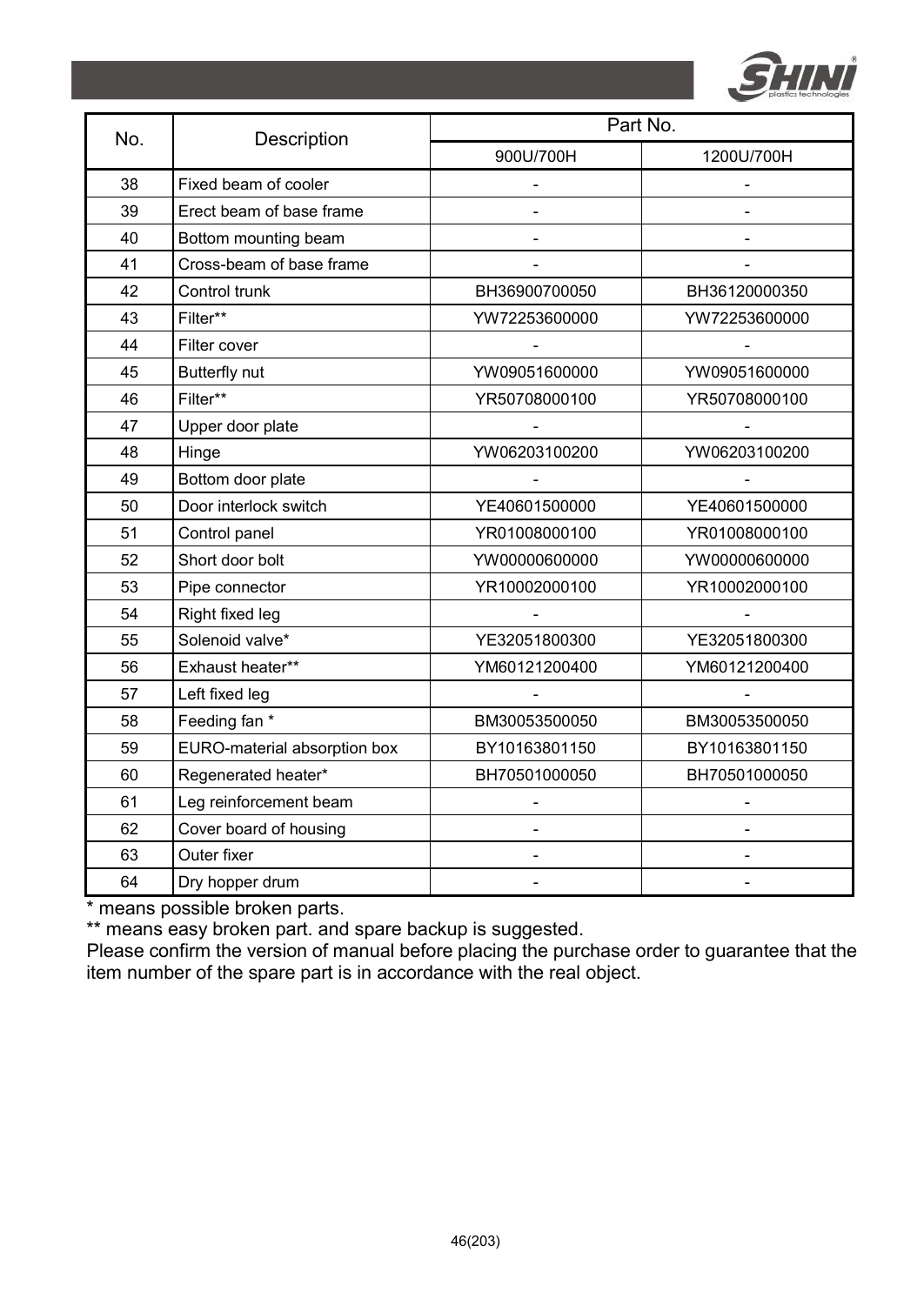

### 2.6.8 Honeycomb



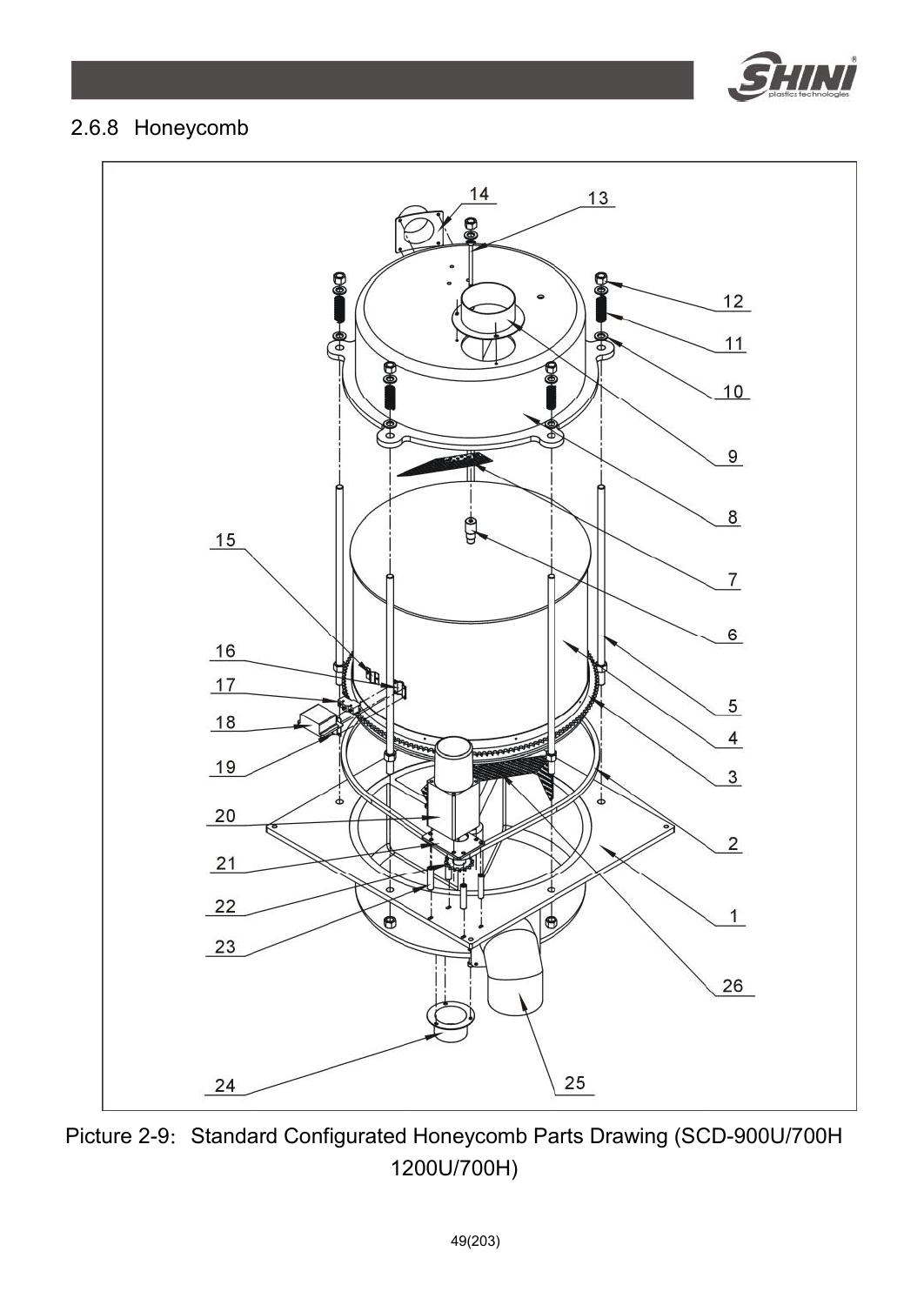

## 2.6.9 Parts List of Standard Configurated Honeycomb (SCD-900U/700H 1200U/700H)

| No.            | Description                          | Part No.      | No. | Description                     | Part No.      |
|----------------|--------------------------------------|---------------|-----|---------------------------------|---------------|
| 1              | Lower cover                          |               | 14  | 2.5" honeycomb<br>flange        |               |
| $\overline{2}$ | Roller chain                         | YW09812400000 | 15  | Honeycomb stator                |               |
| 3              | Driven sprocket                      |               | 16  | Microswitch stator              |               |
| 4              | Honeycomb                            | YW71440400000 | 17  | <b>Micrswitch</b>               | YE14152400000 |
| 5              | Double-end screw                     | BH10554500040 | 18  | Micrswitch box                  |               |
| 6              | Honeycomb shaft                      |               | 19  | Micrswitch stator 2             |               |
| 7              | Regeneration<br>scattered wind plate |               | 20  | Gear motor                      | YM50313100000 |
| 8              | Upper cover                          |               | 21  | Mounting plate of gear<br>motor |               |
| 9              | 4" honeycomb<br>flange               |               | 22  | Drive sprocket                  |               |
| 10             | Flat washer 16                       |               | 23  | Locating tube                   |               |
| 11             | Spring                               | YW01201800000 | 24  | 2.5" honeycomb<br>flange        |               |
| 12             | Hex nut M16                          |               | 25  | 4" honeycomb flange             |               |
| 13             | Hexgon socket<br>head cap screw M8   |               | 26  | Drying scattered wind<br>plate  |               |

#### Table 2-7: Parts List

\* means possible broken parts.

\*\* means easy broken part. and spare backup is suggested.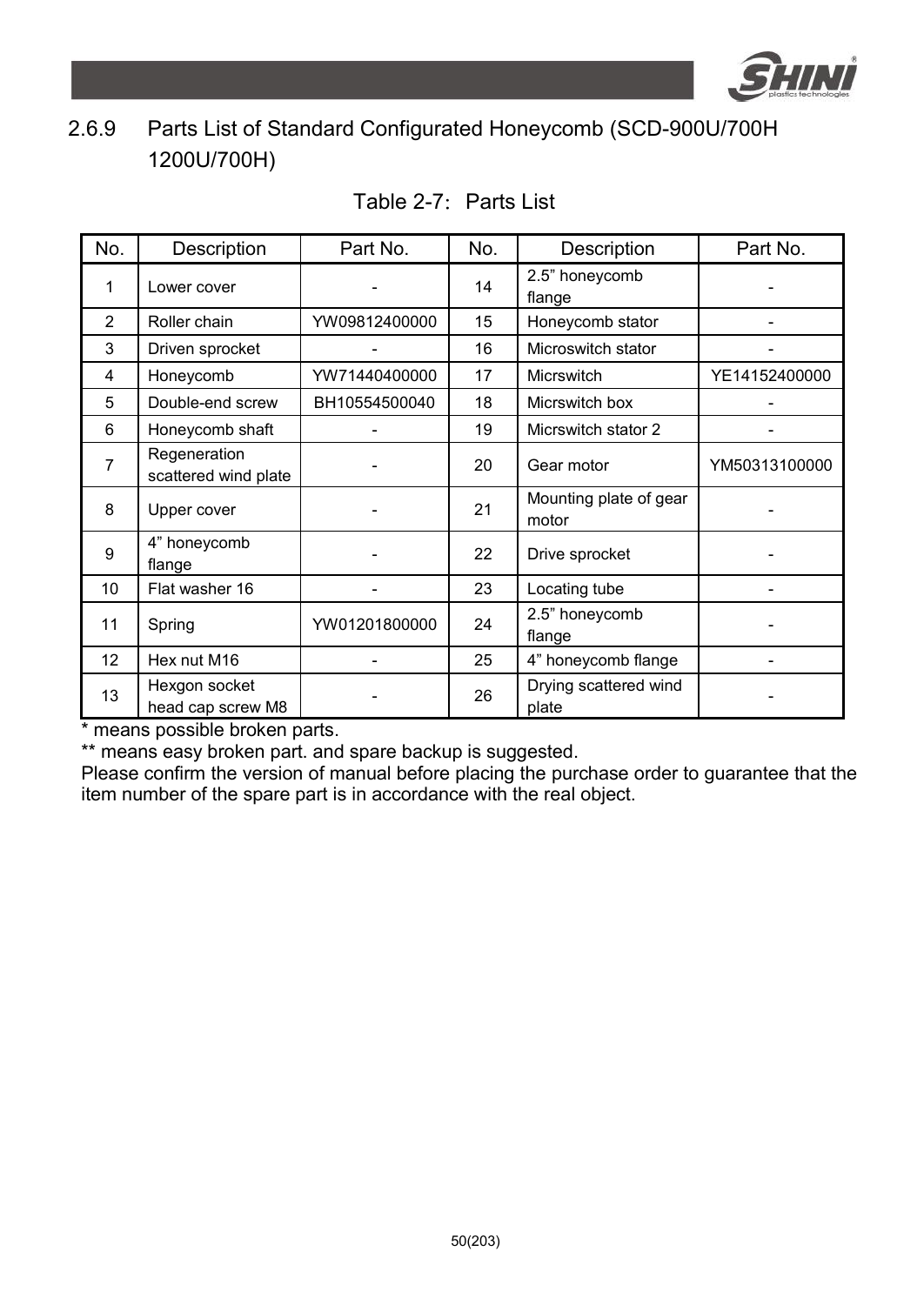



Picture 2-10: Optional Honeycomb (dew-point: -50℃) Parts Drawing (SCD-900U/700H 1200U/700H)